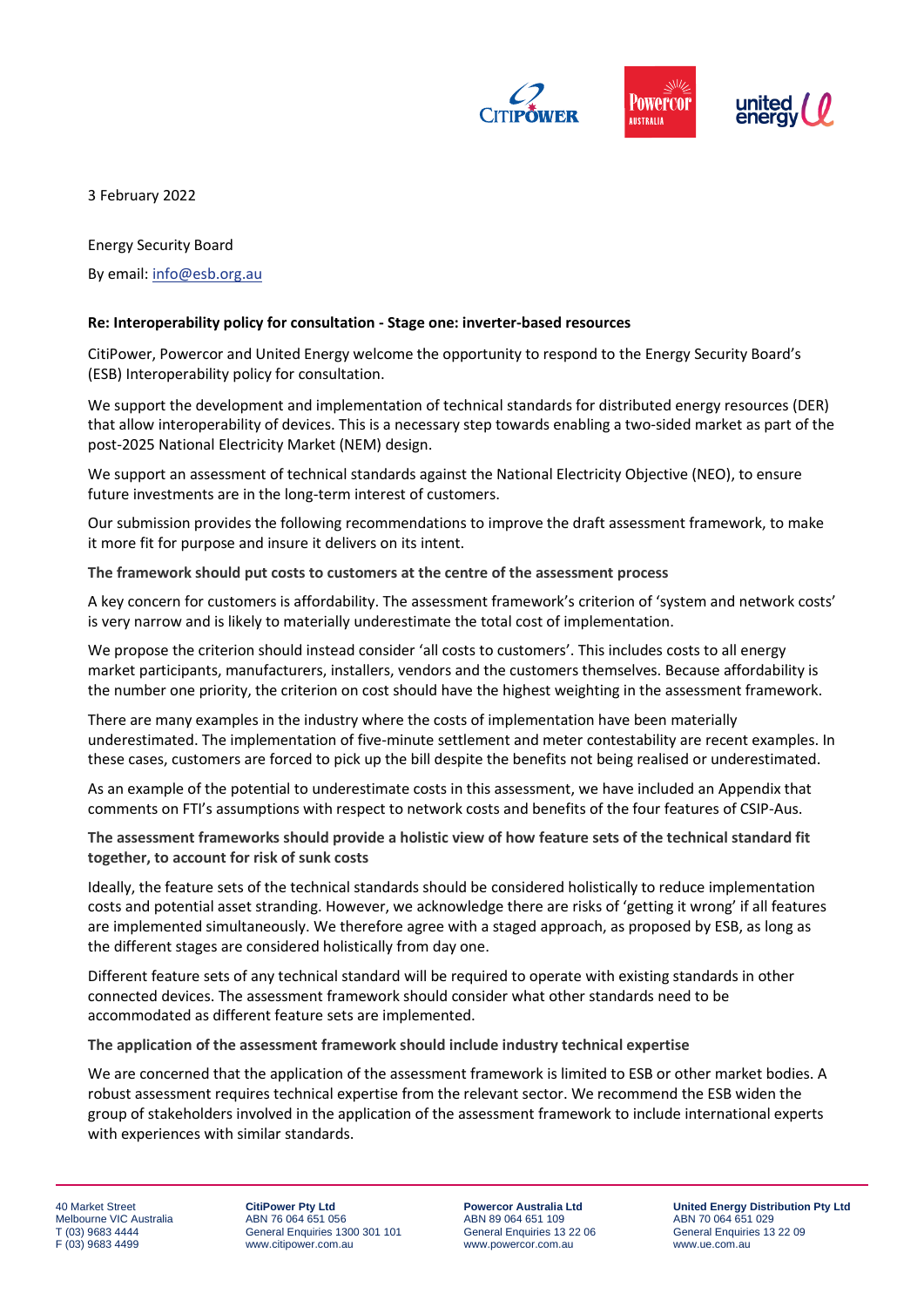In the case of CSIP-Aus, the assessment should include technical expertise of distributors. Ideally this should be from a range of distributors to reflect their different characteristics. Excluding distributors, or relying on Energy Networks Australia, is likely to result in misunderstanding of technical matters, which will ultimately result in higher costs to customers.

**There are a number of additional feature sets that should be assessed for CSIP-Aus**

The feature sets considered for assessment (figure 7 in the consultation paper) should be extended to include the following:

- new feature category for fall-back behaviour, in the case of a communications outage or any other malfunction of the DER device. This would ensure the network, and the wider energy system, can continue to operate safely and reliably in the case of malfunction
- new feature category for coordination of DER behind the meter. This would ensure that the intended interoperability of all devices is met at least cost
- a forecasting feature under the 'data' category. This would provide forecast DER behaviour information that may in the future allow for DER scheduling.

## **Grandfathering of existing fleet of devices**

The application of new standards should include grandfathering of the existing fleet of devices that do not meet the standards. The grandfathering and sunset arrangements should include an assessment of the cost and benefit of upgrading or investing in making the existing fleet compliant, as opposed to requiring new devices as a replacement.

## **Compliance and enforcement**

The introduction of any technical standard will fail to deliver benefits to customers if it is not accompanied by a strong compliance and enforcement framework. There has been a general reluctance of regulators to address this issue as part of the post-2025 NEM reforms. This is evident today with only 20 per cent of new solar invertors being compliant with relevant standards. The failure to address the issue however is costing existing customers millions in additional augmentation costs and further restricting new customers ability to export energy to the grid.

Whilst it maybe exciting to introduce new feature sets and set up frameworks to assess them, the failure of the framework for DER technical standards governance process should be reason to pause and reassess what is more important. Feature sets mean nothing if they are not being widely applied across the NEM.

The ESB and other market bodies should be prioritising the development of compliance and enforcement frameworks for all DER standards, with *binding* guidelines and/or rules for each part of the implementation chain (from manufacturing to being connected to the network). In many ways it is more important to get this right, before leaping towards new innovations and feature sets.

Should you have any questions about our submission please do not hesitate to contact Sonja Lekovic on 0418 166 169 or [slekovic@powercor.com.au.](mailto:slekovic@powercor.com.au)

Yours sincerely,

nue Vot

Renate Vogt General Manager of Regulatory **CitiPower, Powercor and United Energy**